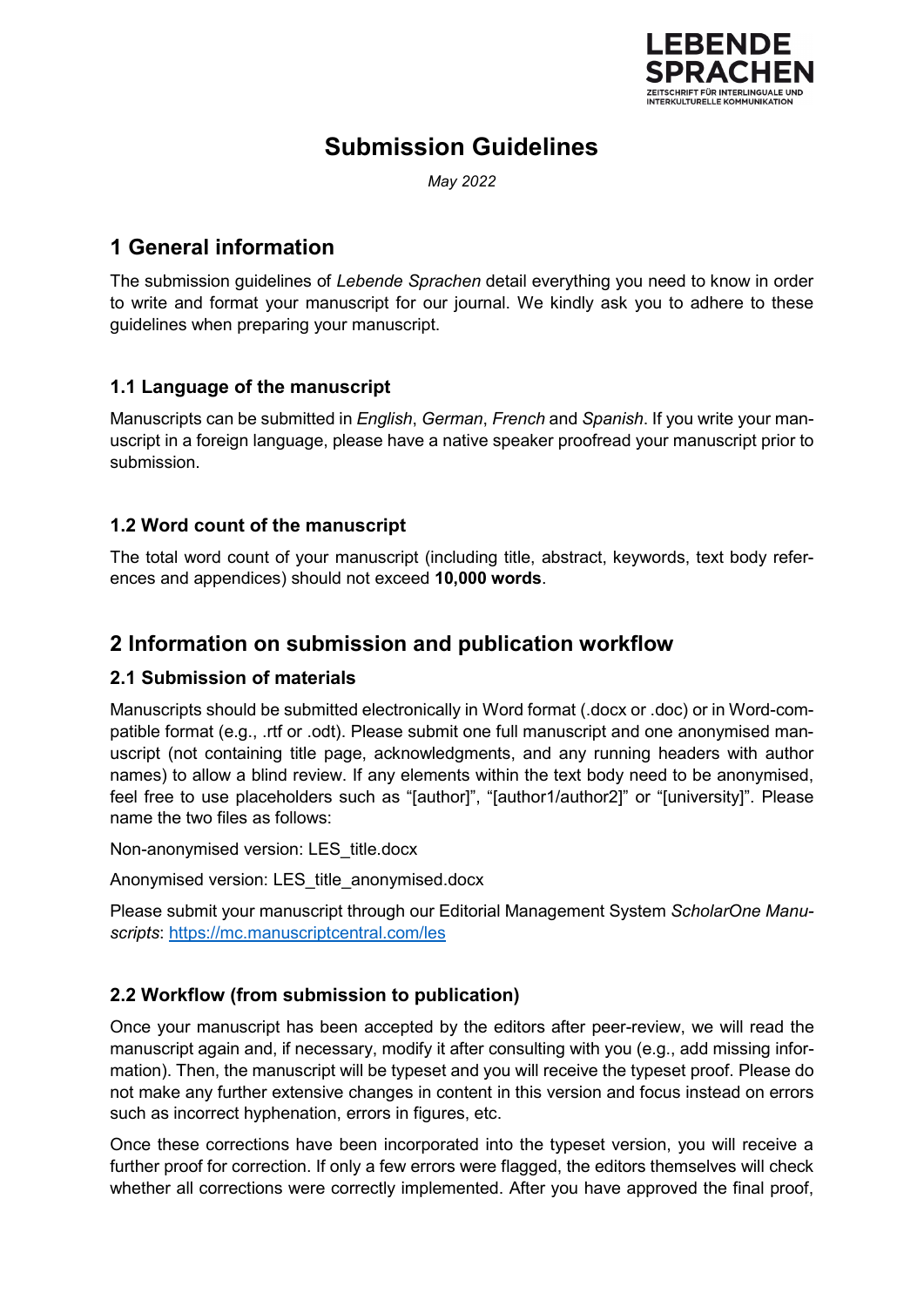

your article will be assigned a DOI and be published ahead of print on the LES website. Later, it will be assigned to a forthcoming issue of *Lebende Sprachen*. You will receive a PDF version of your published article.

## **3 General formatting rules**

When preparing your manuscript, please follow these general formatting rules:

- Feel free to write your manuscript in gender-sensitive language. In this case, use one gendersensitive style throughout the manuscript (e.g., use either *she or he* or *s/he* consistently).
- Please use 2.5 cm margin for all sides, Times New Roman 12 pt and 1.2 line spacing.
- Please keep formatting to a minimum and refrain from hyphenating words all this will be done by the publisher before typesetting.
- For indentations, use *Paragraph* → *Indentation* (not the Tab key or the Space bar).
- Insert hard returns only at the end of a paragraph, not at the end of a line.
- Please spell-check your manuscript using UK spelling (*specialised*, *colour*, etc.).
- Please check your manuscript for double spaces.
- Please set book and journal titles in *italics*. Do not use bold or underlined formatting.

• Please use footnotes (Times New Roman 10 pt) instead of endnotes. References should only be placed in the main text, not in footnotes.

• When a line break between two elements is to be avoided, insert a non-breaking space (Ctrl+Shift+Space bar) between these elements.

• Please do not use an Oxford comma before the coordinating conjunction in an enumeration (e.g., *first element, second element, third element and fourth element*).

• Hyphenate pre-modifying compound adjectives (e.g., *source-text analysis*).

• Write out numbers as words to express numbers up to nine (e.g., *three*, *seven*, *eight*) and use numerals to express numbers 10 or above (e.g., *11*, *42*, *256*).

## **4 Text-specific formatting rules**

When preparing your manuscript, please follow these text-specific formatting rules:

#### **4.1 Text structure**

- title
- abstract
- 3–5 keywords
- text body
- references section (not numbered)
- appendices, if any

*Note*: Funding information and acknowledgements (not numbered) can be placed before the references.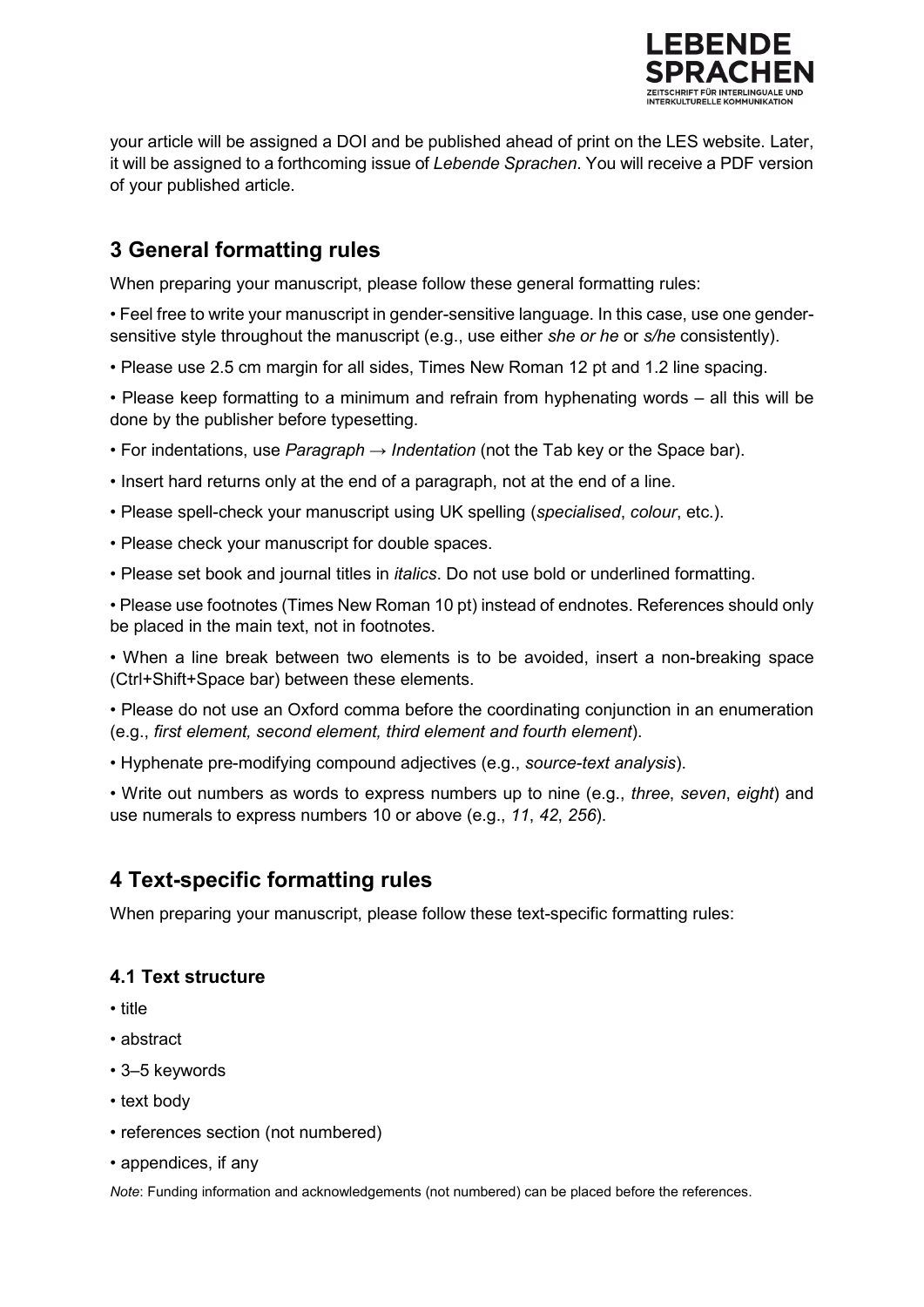

## **4.2 Abstract**

Please include an abstract of 150–200 words in your manuscript.

### **4.3 Keywords**

Please list 3–5 keywords which describe the thematic focus of your manuscript.

### **4.4 Headings**

- 1 Level 1 heading
- 1.1 Level 2 heading
- 1.1.1 Level 3 heading
- 1.1.1.1 Level 4 heading

#### **4.5 Tables and figures**

Figures must be saved in .jpg or .tif image format and must be centred in the manuscript. Please write table captions as "**Tab. 1:** Name of table" and figure captions as "**Fig. 1:** Name of figure" (place captions below the table/figure). In the running text, refer to tables/figures using the unabbreviated form, e.g., "For further information see table/figure 1" (not: "[…] see the following table/figure").

### **4.6 References in the text**

For in-text references, please use the *LES citation style* as follows:

• A detailed description of the subword method can be found in Koehn (2020:224f.) and van Genabith (2020:94ff.).

• The following discussion draws heavily on the work of the two American linguists/philosophers George Lakoff and Mark Johnson (cf. Johnson 1987; Lakoff 1987; Lakoff/Johnson 1980, 1999; Johnson/Lakoff 2002).

• See Garcia (2015:81–82): "Traditionally, when users first bought a CAT system, it came with empty databases."

• As a result, linguistic meaning is, to a large extent, claimed to be arbitrary, relative and historically contingent (cf. Lakoff/Johnson 1999:5).

• Truth-conditional semantics goes back to the work of the logician Alfred Tarski (1901–1983), according to whom "[s]emantics is a discipline which […] deals with certain relations between expressions of a language and the objects (or 'states of affairs') 'referred to' by those expressions" (Tarski 1944/2004:119).

• Pinchuck (1977:13) claims that "today's pure science may be tomorrow's technology" […]. For example, as Pinchuck (ibid.) notes, the experiments of the scientist Michael Faraday (1791–1867) were initially prompted by sheer curiosity […].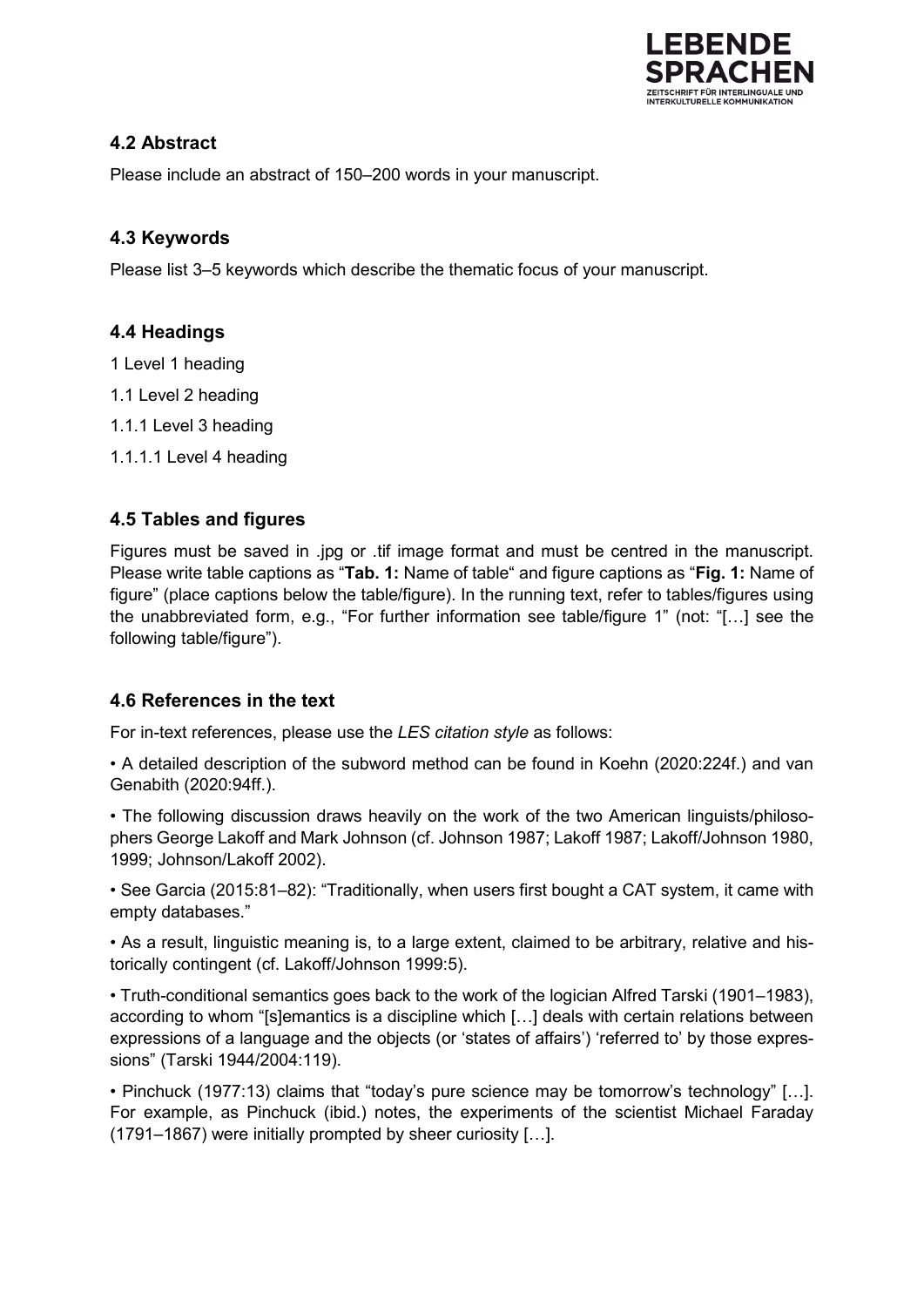

Notes:

• Please use a non-spaced en dash (–) in order to indicate a span or range of numbers, date, or time.

• Do not place a space between colon and page number.

• Use "f." (without a space) after the page number if the reference refers to this page and the following page, and use "ff." (again, without a space) if it refers to this page and two or more following pages.

• If multiple references are listed in brackets, sort them first by publication date (in ascending order) and then alphabetically. References from the same authors are separated by a comma, references from different authors are separated by a semicolon.

• Cited text is placed in "double curly quotation marks". Within double quotation marks, single quotation marks can be used (e.g., "this 'new paradigm' in translation studies").

• Please place citations up to 3 lines of text directly in the text in quotation marks. Citations that extend over 3 lines should be indented as a separate paragraph, without quotation marks.

• For references with three or more authors, write only the first author's name followed by "et al.".

• Omissions within citations are indicated by "[…]".

• If a reference is repeated within a paragraph, you can use "ibid." to refer to this reference.

## **5 References**

Please format the references according to the *LES reference style*. We are currently working on a Citavi template for the LES reference style.

#### **5. 1 Monographs/Dissertations**

Beaugrande, Robert A. de/Dressler, Wolfgang U. (1981): *Introduction to text linguistics.* London: Longman.

Koehn, Philipp (2020): *Neural machine translation*. Cambridge: University Press.

Krein-Kühle, Monika (2003): *Equivalence in scientific and technical translation. A text-in-context-based study*. University of Salford: PhD thesis.

Munday, Jeremy (2001/2016): *Introducing translation studies: Theories and applications*. 4<sup>th</sup> edition. New York: Routledge.

Hackenbuchner, Janiça (2022): *Gender bias in machine translation – A comparison of systems trained with biased and unbiased datasets*. TH Köln: MA thesis.

*Note*: Please do not use BA theses as references.

#### **5. 2 Edited volumes with one or more editors**

Wilss, Wolfram (1980) (Ed.): *Semiotik und Übersetzen*. Tübingen: Narr.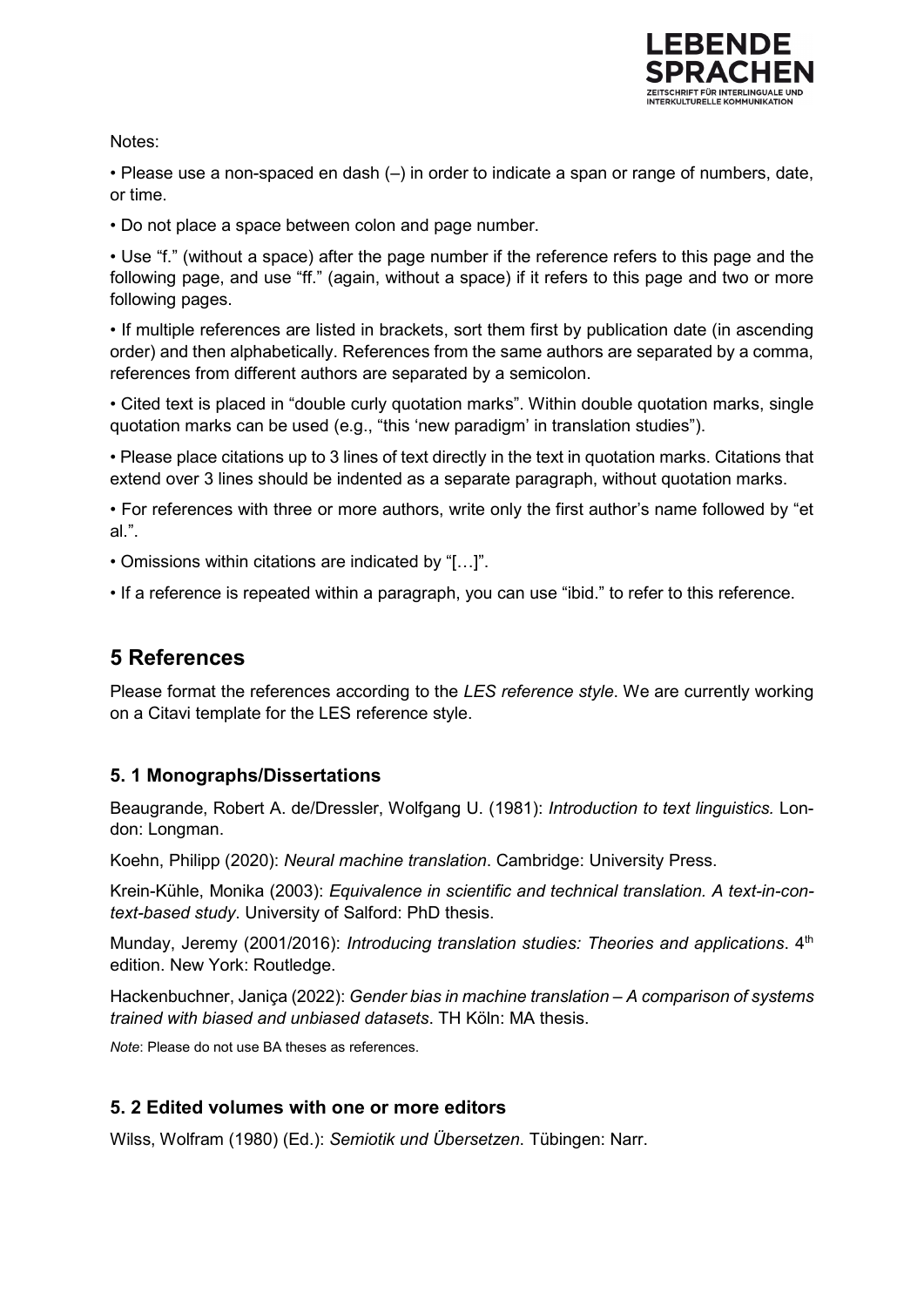

Humbley, John/Budin, Gerhard/Laurén, Christer (2018) (Eds.): *Languages for special purposes. An international handbook*. Berlin: De Gruyter Mouton. [https://doi.org/10.1515/](https://doi.org/10.1515/978311022801) [978311022801.](https://doi.org/10.1515/978311022801)

### **5.3 Articles**

#### **5.3.1 Articles in edited volumes**

Läubli, Samuel/Sennrich, Rico/Volk, Martin (2018): Has machine translation achieved human parity? A case for document-level evaluation. In: Riloff, Ellen/Chiang, David/Hockenmaier, Julia/Tsujii, Jun'ichi (Eds.): *Proceedings of the 2018 conference on empirical methods in natural language processing*. Association for Computational Linguistics, 4791–4796. [http://dx.doi.org/10.18653/v1/D18-1512.](http://dx.doi.org/10.18653/v1/D18-1512)

Way, Andy (2019): Machine translation: Where are we at today? In: Angelone, Erik/Ehrensberger-Dow, Maureen/Massey, Gary (Eds.): *The Bloomsbury companion to language industry studies*. London: Bloomsbury Academic, 311–332. [http://dx.doi.org/](http://dx.doi.org/10.5040/9781350024960.0018) [10.5040/9781350024960.0018.](http://dx.doi.org/10.5040/9781350024960.0018)

#### **5.3.2 Articles in journals**

Schmitt, Peter A. (2019): Translation 4.0 – Evolution, revolution, innovation or disruption? *Lebende Sprachen* 64(2), 193–229. [https://doi.org/10.1515/les-2019-0013.](https://doi.org/10.1515/les-2019-0013)

*Note*: Please do not list subtitles of journals (e.g., only list *Meta* and not *Meta: Translators' Journal*).

#### **5.4 Web pages**

Uszkoreit, Jakob (2017): Transformer: A novel neural network architecture for language understanding. *Google AI Blog.* [https://ai.googleblog.com/2017/08/transformer-novel-neural-net](https://ai.googleblog.com/2017/08/transformer-novel-neural-network.html?m=1)[work.html?m=1](https://ai.googleblog.com/2017/08/transformer-novel-neural-network.html?m=1) (30 April 2021).

TensorFlow (2021): Transformer model for language understanding. [https://www.tensorflow](https://www.tensorflow.org/tutorials/text/transformer) [.org/tutorials/text/transformer.](https://www.tensorflow.org/tutorials/text/transformer) (9 May 2021).

#### **5.5 Standards**

ISO 18587 (2017): *Translation services – Post-editing of machine translation output – Requirements*. ISO Copyright Office.

SAE J 2450 (2016): *Translation quality metric*. Warrendale: SAE International.

#### **5.6 General information**

• Please sort all references (including internet sources) alphabetically by author(s).

• For authors with more than one given name, please write the first name in full and abbreviate the remaining name(s) (e.g., "Schmitt, Peter A.").

• In case of multiple publications in one year by the same author(s), use "a", "b", "c" etc. after the year of publication.